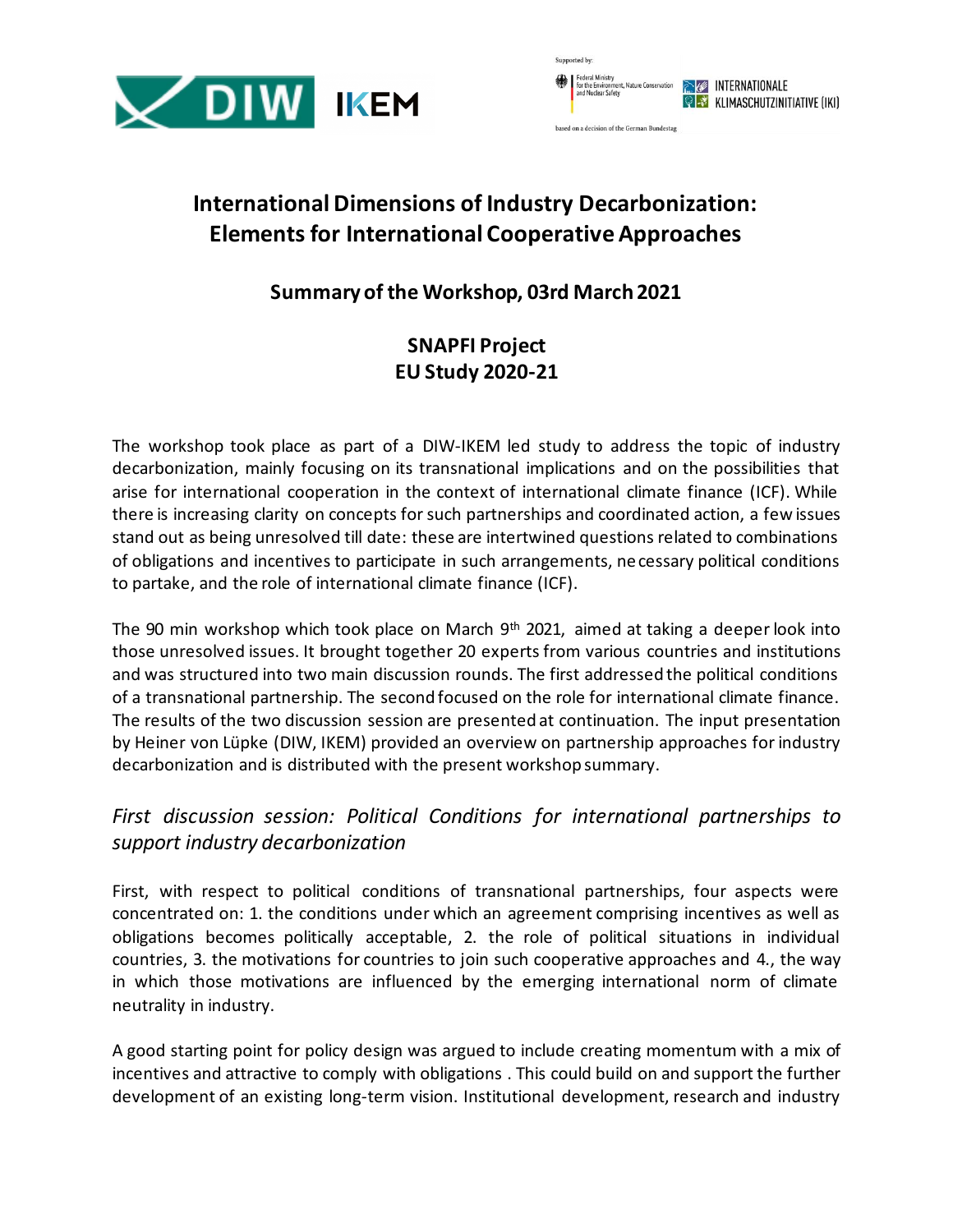



roadmaps can create momentum and help build coalitions, which consequently give impulse for governmental action. An important driver for action is the focus on benefits, capacity and institutions, whereas concentration only on negative factors (e.g. carbon leakage) may become a disincentive.

A participant noted that for many developing and emerging economies there are still challenges to meet existing safety or environmental obligations. If climate policy is merely seen as the creation of additional decarbonisation obligations it may be very challenging. In regard to the choice of appropriate policy tools, it was referred to Iacobuta et al. (2018), stating that carbon pricing may not be the main instrument for "emerging economies". Starting with incentives that encourage innovation and small reduction steps would be better received and could provide big opportunities for SMEs. It was pointed out that negotiations with larger industry actors would presumably be tough for legislators.

In this regard, a participant pointed out with a view to the situation of emerging economies that some industries will be in favour of having such an international partnership involving governments and industries with a good mix of incentives and obligations (typically, companies that already operate internationally). However, according to the expert, the majority of companies might be very reluctant. Thus, discussion and consultation between industries and government have to be continuous so that both sides understand each other and can find common solutions. This is particularly relevant if also interactions with the international community are envisaged.

It was added, that the most sustainable political motivations for governments, producers and service providers arise when they are demand driven. Thus, the education side to influence policy should not be neglected.

Building on this dialogue topic, a participant brought up the idea of putting the industry actors in the "driver's seat" as they possess technical expertise and knowledge of the most effective channels for decarbonization. Otherwise, industry is left to merely react to external decisions. Apart from that, the participant commented on a sectoral approach for the study, encouraging to outline a clear rationale, which should take into account supplier substitutability on national and global scales, technological homogeneity and possibility of multiple jurisdictions for crossborder operations.

It was stated that buy-in of the industry to the objectives and participation in the process is important. However, for an initiative in a specific sector it is important not to forget that relevant actors may also be outside of the sector. In South Africa, for example, an agreement without labour unions would not be successful, which gives an example that societal structures of the individual partners really have to be taken into account.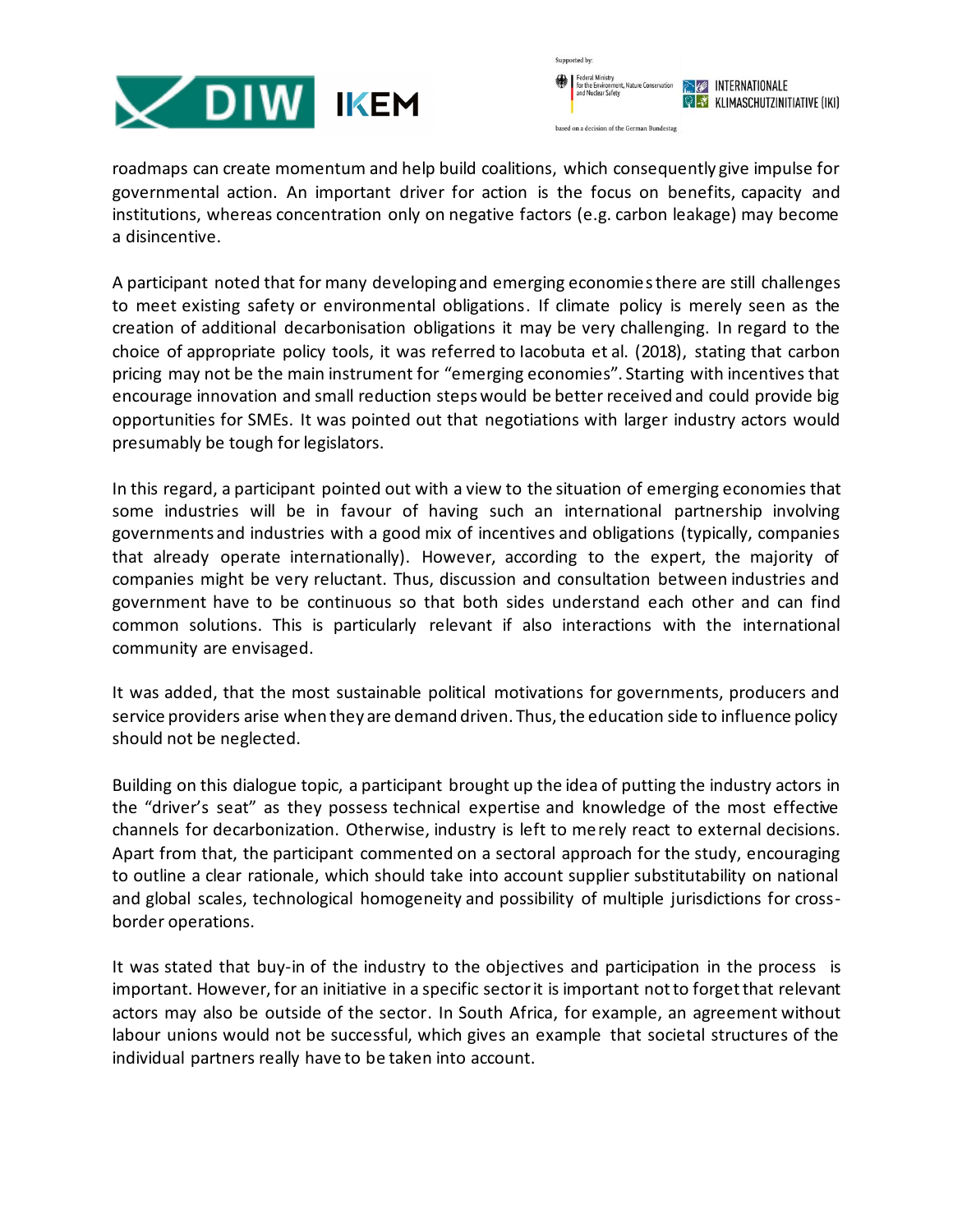



Another issue that drew the attention of the experts were carbon border adjustments. In some emerging economies, the carbon border adjustment mechanism (CBAM)<sup>1</sup> is largely criticized. According to participants, this is, among others, due to the fact that companies are very different in their ambition level (even within one country). Thus, the EU needs to make sure that "good" companies are not grouped together with less ambitious companies. It was argued that rather than penalizing countries with a carbon border adjustment, it should be searched for ways to incentivize the companies and make sure that ambitious companies are not penalized. This becomes even more crucial as some voices in the US have now also indicated interests in carbon border adjustment mechanisms. It was recommended exploring the case of ArcelorMittal´s commitment to be carbon neutral by 2050 in Europe, but not in South Africa, in order to gain knowledge on the reasoning and possible implications.

#### *Second discussion session: Role of International Climate Finance to support industry decarbonization*

Regarding international climate finance, three aspects were addressed: 1. the suitability of finance instruments in the context of a transnational partnership approach, 2. the suitability of finance instruments in specific policy contexts and 3., the conceivable governance structures for transnational partnerships.

In the context of a transnational partnership, it is essential that an instrument be chosen considering both recipients' and financial institutions' interests. This raises the question of what instrument (mixes) may be best suited for such partnerships. A participant suggested the first step would be to gain an understanding of who the main actors would be, since financing needs would vary greatly depending on the type of actor. For example, it would be much easier for large multinationals to have access to financing from banks or international finance institutions than it would be for SMEs.

A participant argued that emission attribution is paramount to any partnership approach. Indeed, as financial actors are increasing their climate commitments, banks need to be able to attribute emissions to particular actors. In the context of partnerships it would then be of particular interest for the financial institutions to be able to attribute reductions in emissions to specific actors.

Those points were supplemented by two observations in relation to an existing international partnership. The participant first observed that, in addition to the diverging financial needs of industry players, the financial needs of individual countries were also quite different from each other. For developing countries for example, the cost of capital is very high, which me ans

<sup>1</sup> The CBAM is proposed by the EU as part of the Green Deal: https://ec.europa.eu/info/law/betterregulation/have-your-say/initiatives/12228-Carbon-Border-Adjustment-Mechanism